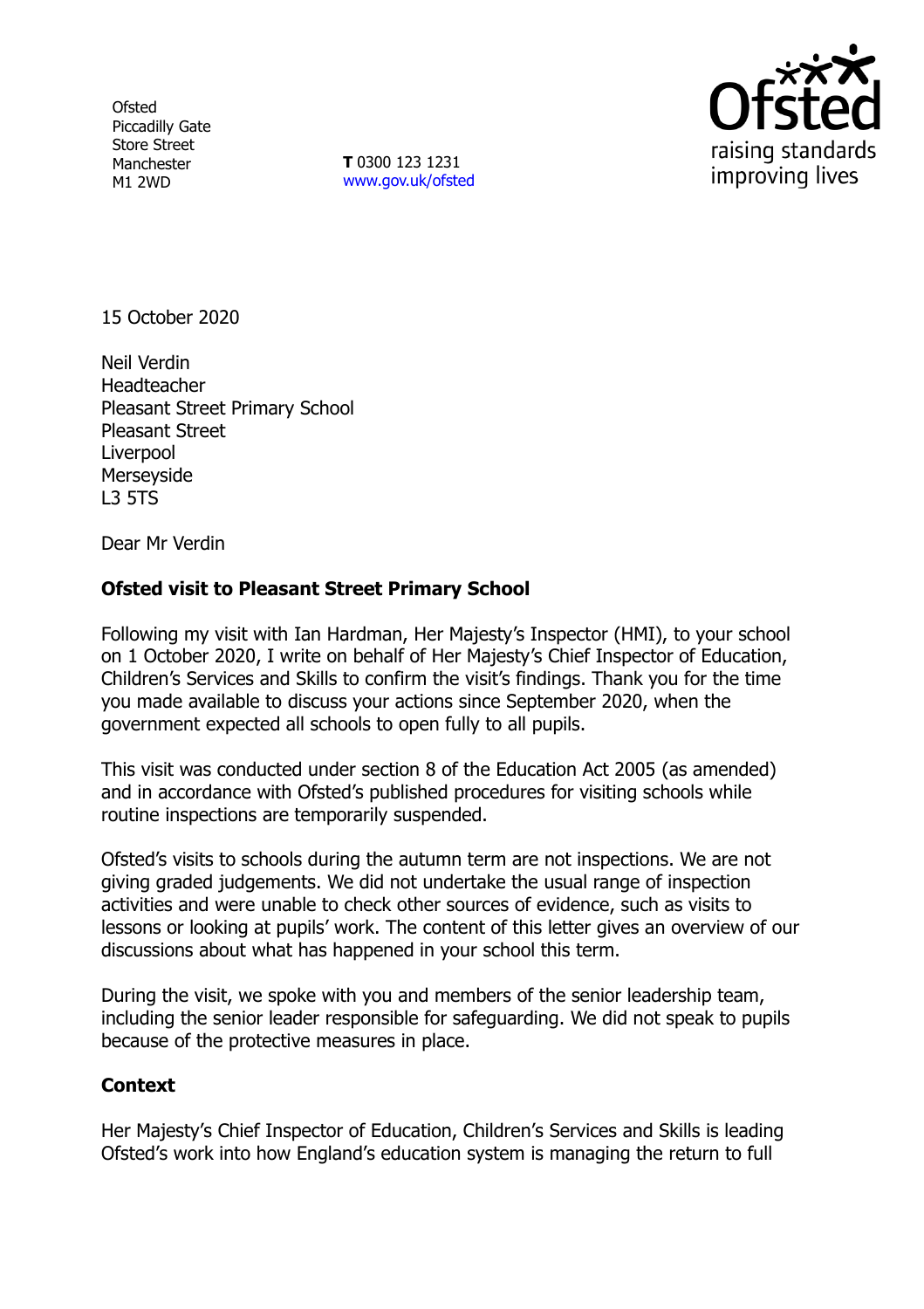

education for pupils following an extended break in formal schooling due to the COVID-19 (coronavirus) pandemic.

In undertaking this focused work, HMI are visiting a broad range of schools. HMI will visit a sample of:

- approximately 1,200 schools across all Ofsted grades (outstanding, good, requires improvement and inadequate)
- maintained schools, academies and free schools, special schools and centres of alternative provision, including those in cities, and coastal, town or rural communities.

The information from this visit will feed into Ofsted's national reporting so that the insights can be shared with the government and the education sector. We did not find any significant concerns during the visit. In such a case, an inspection report would be published on our website and available to parents and carers.

We did not consider your response to COVID-19 during the spring and summer terms 2020, when the school was not open to all pupils.

## **From this visit, inspectors noted that:**

- You opened the school to all pupils on 3 September 2020. All year groups are expected to attend full time.
- Some pupils from other schools attend the speech and language unit at Pleasant Street Primary School on a part-time basis. These pupils access this provision after a short settling-in period at their own schools.
- Pupils' current attendance is lower than usual for this time of the year. This is because some pupils' parents are international students who have not returned from their home country due to COVID-19. Other families have returned and are in quarantine. You have kept in touch with all families to help pupils to return as soon as possible.
- All pupils, including children in early years, are accessing all subjects that make up the school's usual curriculum. However, you have made some adaptations to the curriculum content that pupils are studying this term. This is to support a smooth return to school. You expect to return to your usual curriculum by Christmas 2020. You are also focusing on helping pupils to settle into new routines.
- Your teachers have checked what pupils know and can do in mathematics. They have identified aspects that pupils are struggling with. Teachers have adapted their planning to reflect pupils' new starting points.
- Teachers have also checked how well pupils across the school are doing in reading. For the youngest children in the Reception class and for pupils from